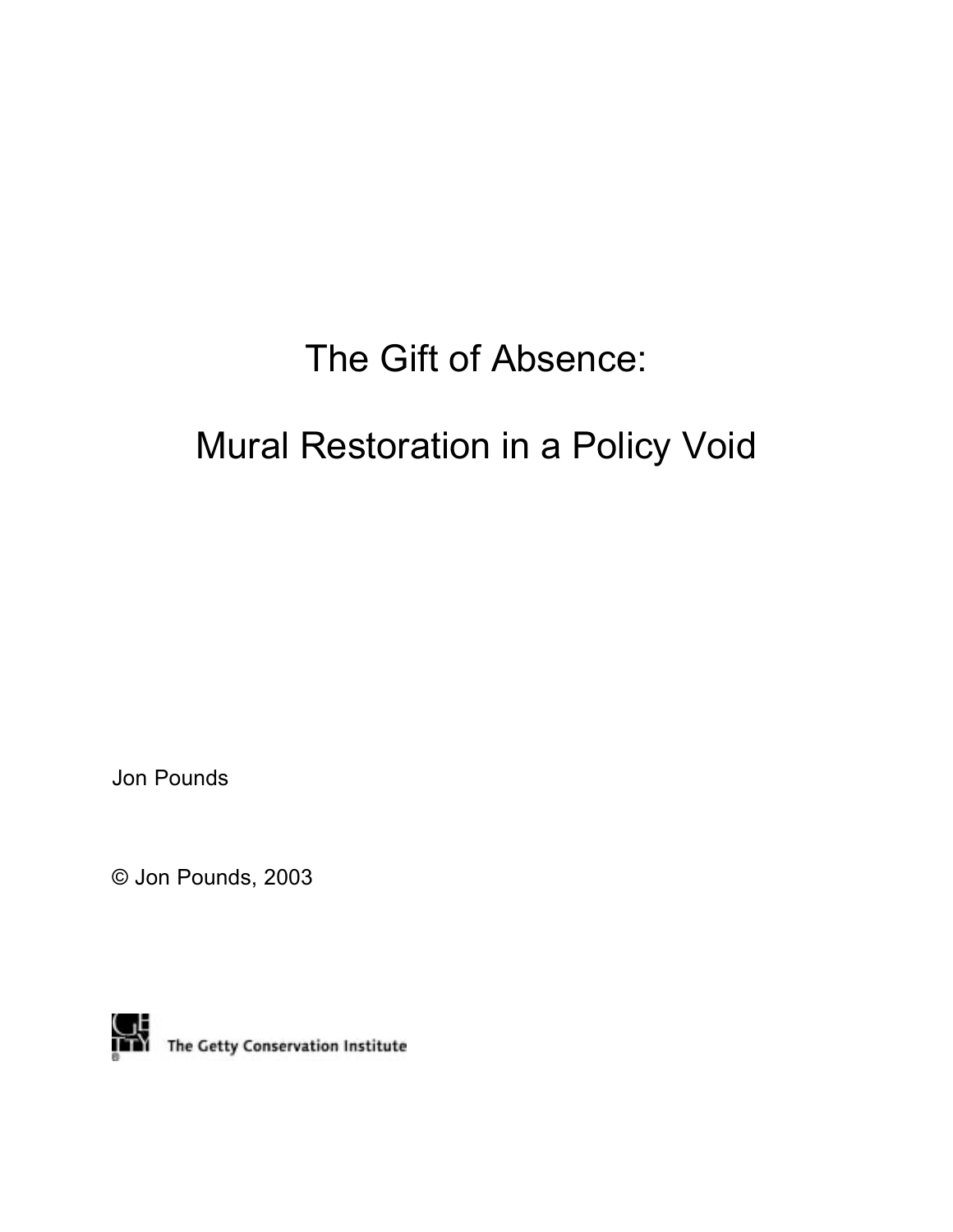Compilation of papers, Copyright © 2004 The J. Paul Getty Trust

The Getty Conservation Institute 1200 Getty Center Drive, Suite 700 Los Angeles, CA 90049-1684 Telephone (310) 440-7325 Fax (310) 440-7702 Email gciweb@getty.edu www.getty.edu/conservation

The Getty Conservation Institute works internationally to advance conservation and to enhance and encourage the preservation and understanding of the visual arts in all of their dimensions—objects, collections, architecture, and sites. The Institute serves the conservation community through scientific research; education and training; field projects; and the dissemination of the results of both its work and the work of others in the field. In all its endeavors, the Institute is committed to addressing unanswered questions and to promoting the highest possible standards of conservation practice.

The Institute is a program of the J. Paul Getty Trust, an international cultural and philanthropic institution devoted to the visual arts and the humanities that includes an art museum as well as programs for education, scholarship, and conservation.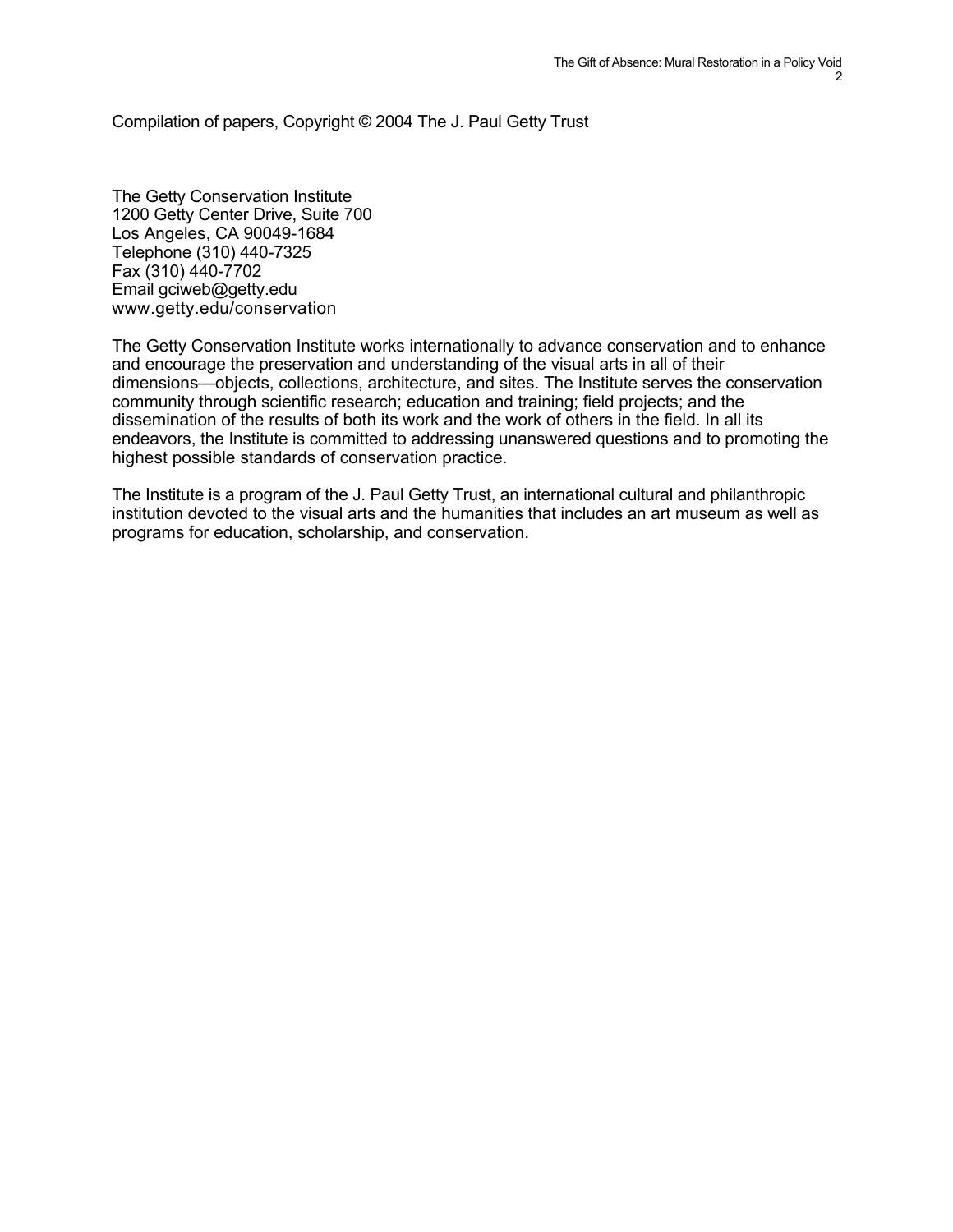## **Preface**

The following essay was originally presented at "Mural Painting and Conservation in the Americas," a two-day symposium sponsored by the Getty Research Institute and the Getty Conservation Institute, May 16–17, 2003, at the Getty Center in Los Angeles.

At this event, a cross-disciplinary roster of art historians, conservators, and artists discussed the social, artistic, and political dimensions of murals, the value they hold for different constituencies, and the rationale and conservation techniques for ensuring their long-term survival.

The views expressed in this essay are those of the author and do not represent the views of the J. Paul Getty Trust.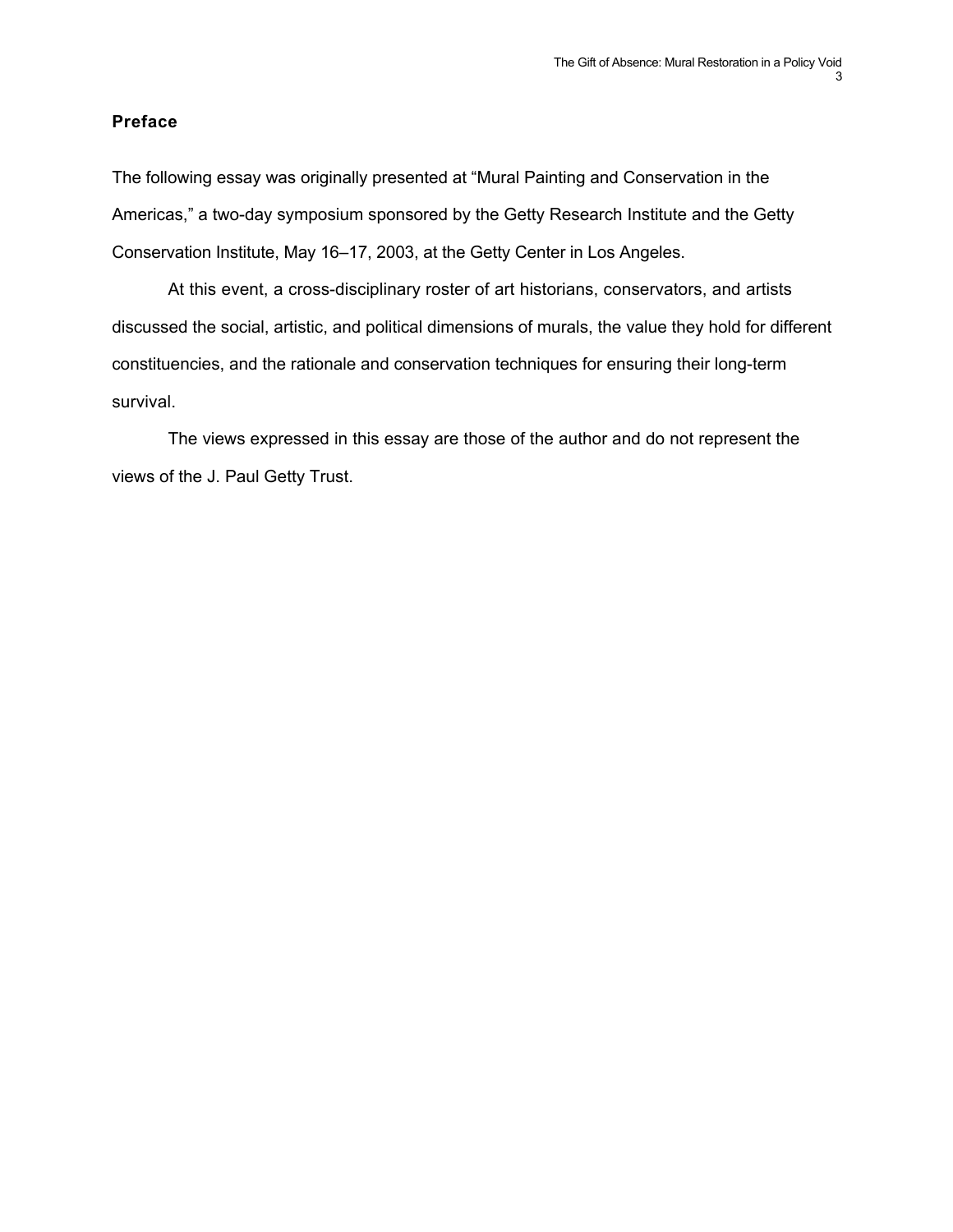[Editor's note: This essay was conceived as one part of a three-part examination. The other two are John Pitman Weber's discussion regarding which murals get saved and Timothy Drescher's paper about priorities in the conservation of community murals.]

Beyond the difficulty of just painting well on a large wall, there are political, social, environmental, and fiscal obstacles to creating and maintaining murals. Those obstacles have been embraced—even loved—by muralists, and they are seen to be an important part of the process of creating an excellent mural. I would like to speak about some specific situations arising in Chicago, because it is what I know best, and because I think our experiences may illuminate the opportunities and need in other places.

## **A Sense of History**

By nearly every account, Chicago is the birthplace of the community mural movement. Thematically, early murals expressed both nationalist and ethnic pride and utopian views of a culturally diverse world living in harmony.

As to the origins, it is important to note that artists (trained and honorifically named individuals) initiated the community mural movement. Nonetheless, the cultural bureaucracy has only sporadically recognized community muralists as artists and community murals as art. Not uncommonly, the mural portion of an artist's production was seen to be an adjunct to the main body of studio work, even as the muralists themselves sought to foreground their public work. When artists dedicated themselves to public practice, community engagement was considered "good" work in the world—but not "great work" in an artistic sense.

## **Passing on the Skills**

What have emerged in Chicago are a mural movement and a mural restoration program that have thus far been self-perpetuating. Neither receives structural support from local cultural or municipal institutions. At Chicago Public Art Group, we have twenty core artists ranging in age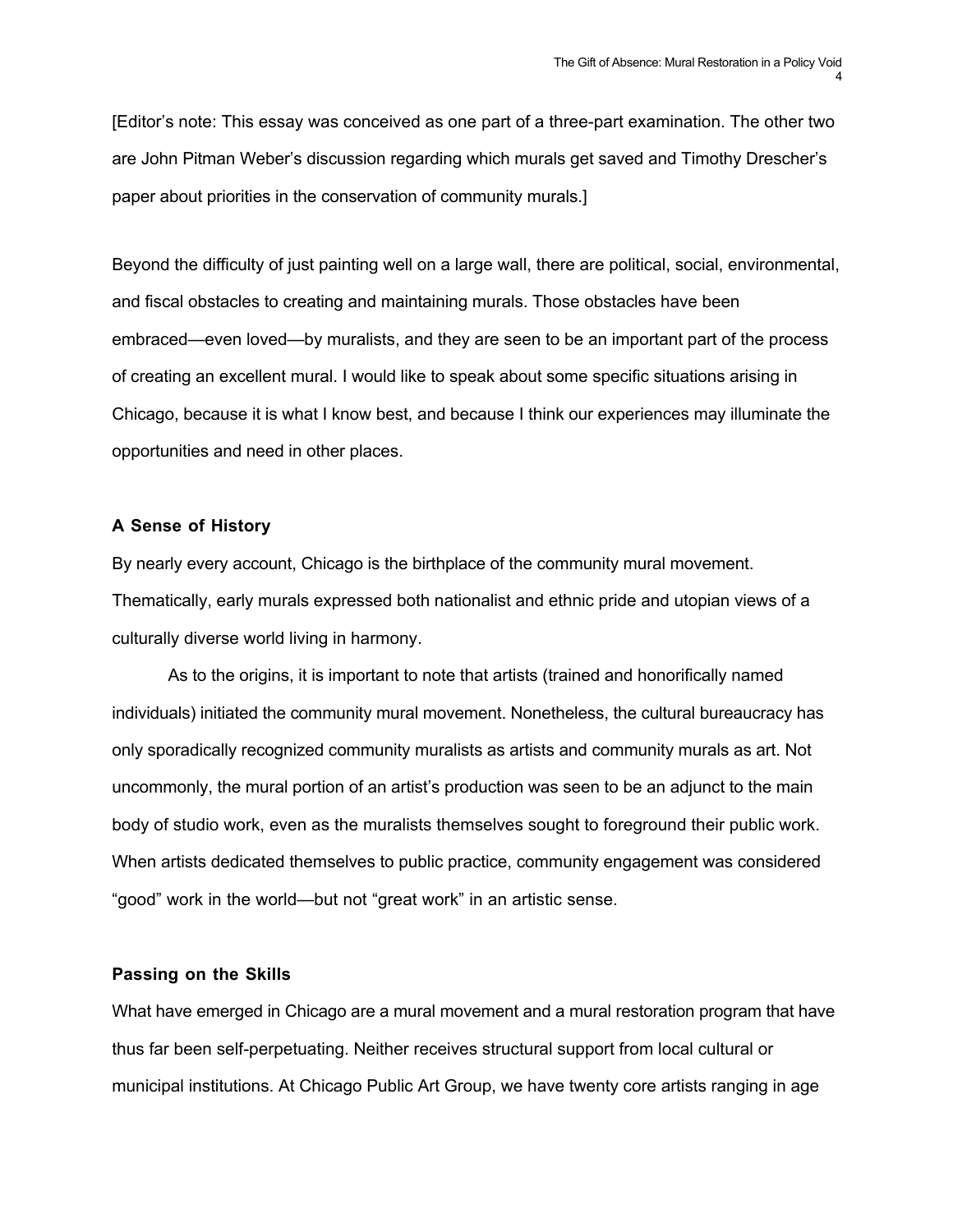from about twenty-five to sixty, crossing demographic boundaries in ways that would have been considered utopian decades ago. These artists meet regularly, mentor many new artists, and collaborate with pleasure. When restorations are done, the Chicago Public Art Group has text and photo archives that provide crucial information about the creation of the works. And to the best of our ability, we maintain contact information on the original artists.

The following are local conditions affecting the creation and loss of murals:

Weather is a potent force in the upper Midwest. Extreme changes in temperature and humidity occur in Chicago during and between seasons.

Urban planning in Chicago layers onto the land grant system of the nineteenth century, so there is a strong grid pattern to the streets. There are few long vistas that end in full views of walls.

Urban "renewal" has been concentrated in African-American communities on the South and West Sides, the very neighborhoods that gave birth to the mural movement. Chicago has an aggressive tear-down program for abandoned buildings. In the name of renewal, this program has sometimes destroyed and depopulated neighborhoods, removing buildings that had murals or that would have been appropriate mural sites.

Municipal governance in Chicago is marked by strong zoning ordinances and a weak city council government. Some murals challenge regressive politics—e.g., segregation and prejudice. Local aldermen (the term applies to both men and women) can support or withhold support for specific works if asked, but they have little control over whether a work gets created or not. There is no citywide public policy regarding community murals or their restoration.

Architectural style in Chicago is an inherent part of the visual environment. Historically, most buildings until the 1930s were no more than three stories tall, whereas residential buildings in New York City were up to six stories tall. As a result, Chicago developed murals that were visible simultaneously to pedestrian and vehicular traffic. When housing is torn down, the walls of the buildings behind them are likely to be interrupted by numerous windows, making those walls a challenge to muralists. There are not many town houses that present blank side walls.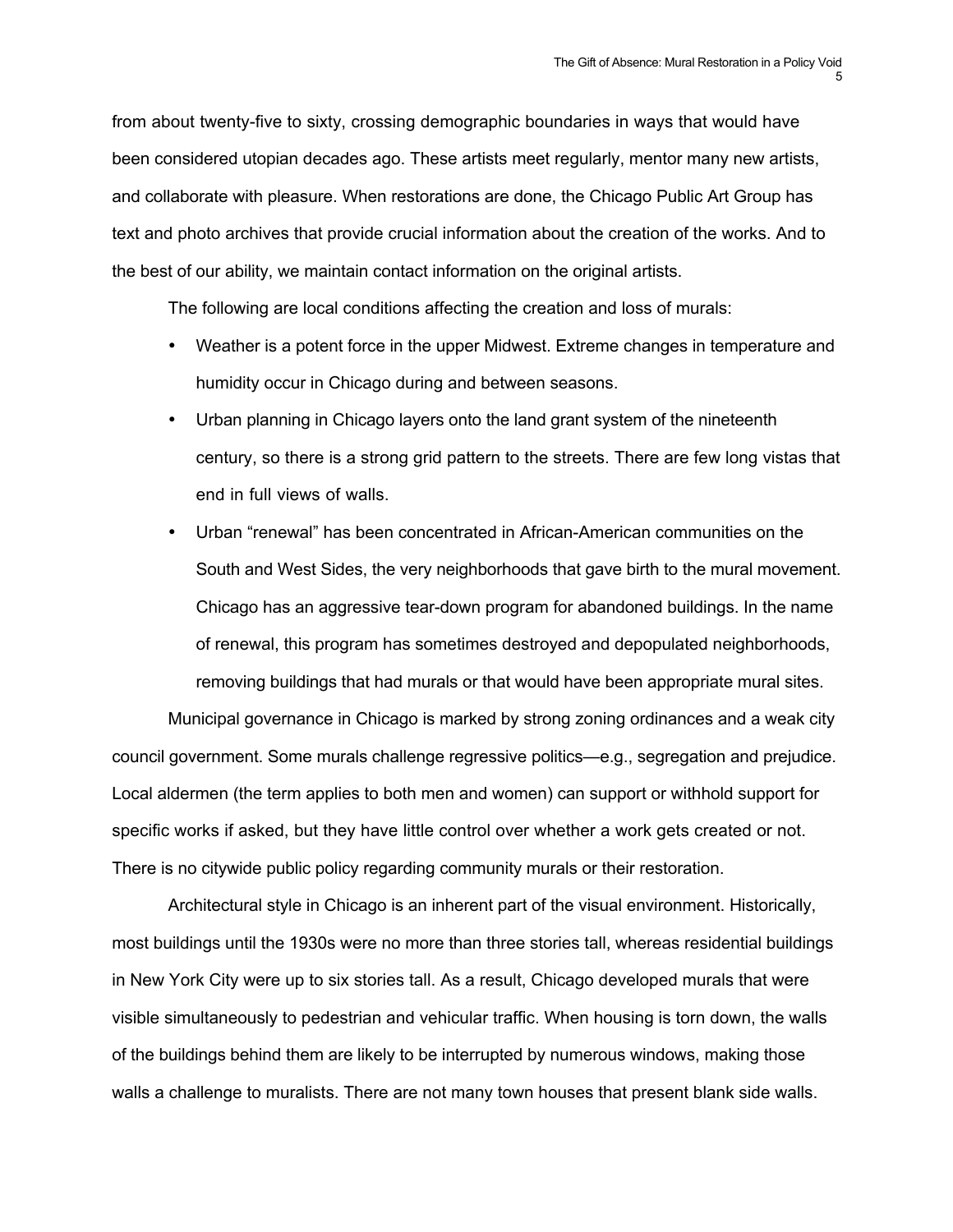Masonry walls abound in Chicago; clay is cheap and plentiful. Masonry walls in Chicago require tuck-pointing every twenty to forty years. When tuck-pointed, a typical mural loses about one-sixth to one-fourth of its paint.

Concrete retaining walls lift elevated train lines above surrounding streets, and so there are concrete retaining walls in many neighborhoods. Because the walls lack moisture liners behind them, efflorescence, oxidation, and general crud seep through.

Graffiti is only a minor problem in Chicago. A 1996 ban on the sale of spray paint is still in effect. The real protection for murals is the permeable, mutually supportive relationship between muralists and spray-can artists. An antigraffiti program will no longer obliterate murals to eliminate a small amount of graffiti.

Vagaries of ownership are introduced when a building is sold or changed as a community evolves. With a building's change of ownership, commitment to murals may be broken in the absence of a legal or social covenant. Muralists in Chicago have not sought to lease walls—they have only sought permission to paint.

Real estate redevelopment is booming because of enormous reinvestment and gentrification in neighborhoods long neglected and abandoned. Buildings are torn down or renovated. New residents and owners sometimes honor historic neighborhood murals, and sometimes they are "forced" to acknowledge the importance of a mural, if only for a few years.

## **Today**

Chicago has recently revised its municipal policy regarding the creation or preservation of murals on city-owned property, and the city has no policy regarding the creation or maintenance of community murals. I alternate between thinking that this simultaneous presence and absence of policy is both a frustrating shortsightedness and an unintended gift.

Chicago is a politically conservative city, with the exception of the Harold Washington years, Chicago's leadership is not known for taking risks that involve the politics of encouraging people to speak up, a notion that is at the very heart of community murals.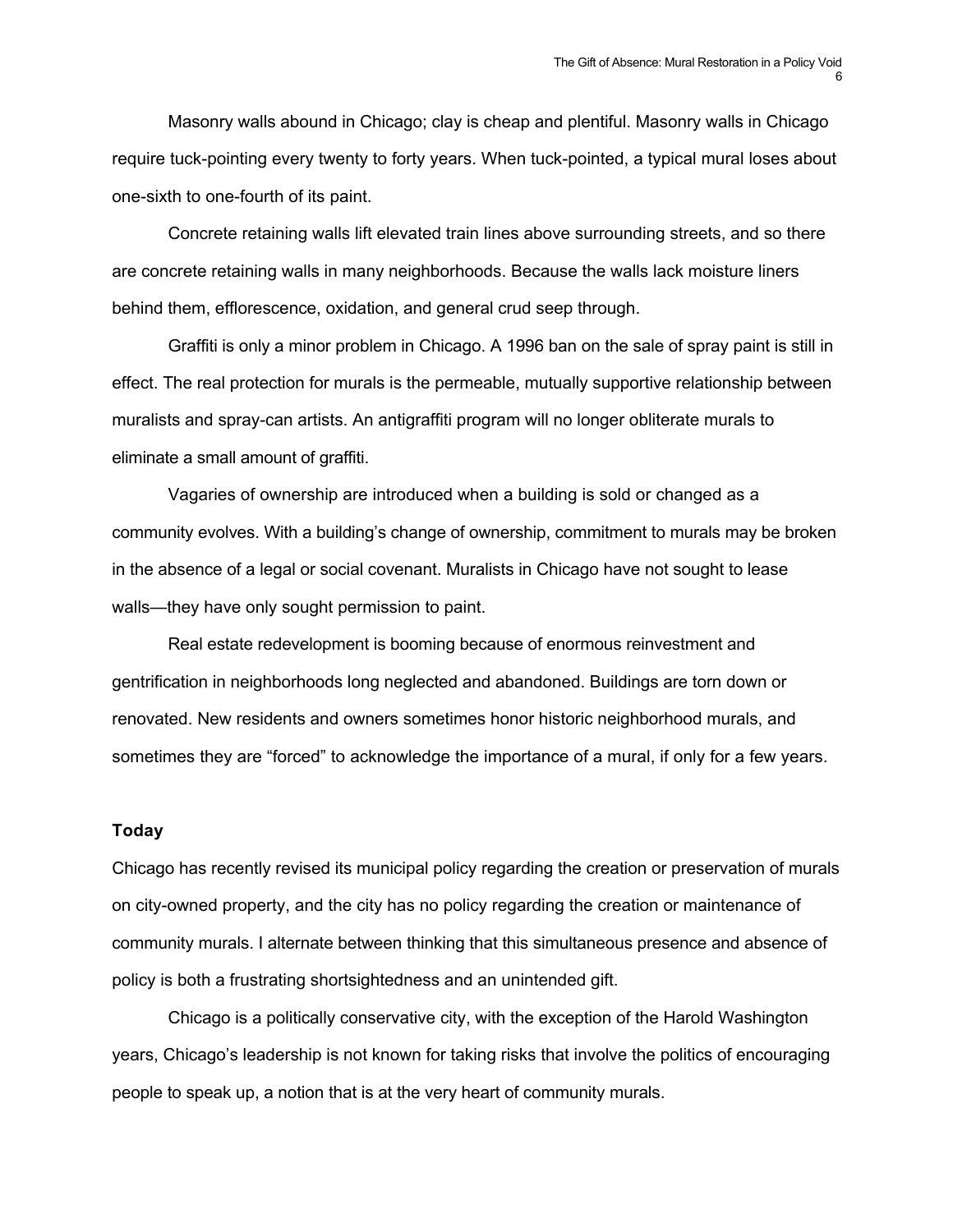The current absence and presence of policy have had a regrettable effect on the creation of new murals and on the training of new muralists. Further, the situation has had a deleterious effect on the preservation of important existing murals not on city-owned walls.

The regrettable effect on the creation of new murals arises because the only work that can be "permanently" affixed to city property must be commissioned through the Public Art Program (PAP). The "logic" behind this decision is, I believe, an interpretation of the public art policy that permanent installation will (in the minds of lawyers and art bureaucrats) accord said work the honorific term "art," and the art will then become subject to the aforementioned policy: i.e., the city will be responsible for maintenance and preservation. The PAP, as currently administered, does not chose to interpret its empowering ordinance to value or encourage public involvement.

As a result, today murals and mosaics for park district buildings, for example, must be produced on panels to be bolted to walls. These murals are seen as temporary installations; they can be removed without public review. Bolted panels create an uneasy relationship between the work and the surrounding architecture. The projects begin and remain separated from the wall, floating above it, in even the most acceptable of installations.

The full effect of this policy on the next generation of public artists remains to be seen, but there is a palpable scaling down of expectation and ambition that results in, I believe, the suppression of the intention and spirit of the younger artists. This could be a tragic loss if it reflects a domino-effect loss of voice for developing artists.

The deleterious effect on existing murals results from the policy that only recognizes murals on city-owned walls. As a result, there is no direct or indirect municipal support available for the restoration of significant outdoor murals unless they are mounted on city-owned walls. As a result, the restorations that do get done have been done without a studied and conscious commitment to preserving this legacy. For example, Pilsen, a neighborhood with a decades-long reputation for murals, is heavily promoted by the cultural tourism industry. Yet in reality, Pilsen has had virtually no new murals in many years, and the older murals are deteriorating very badly.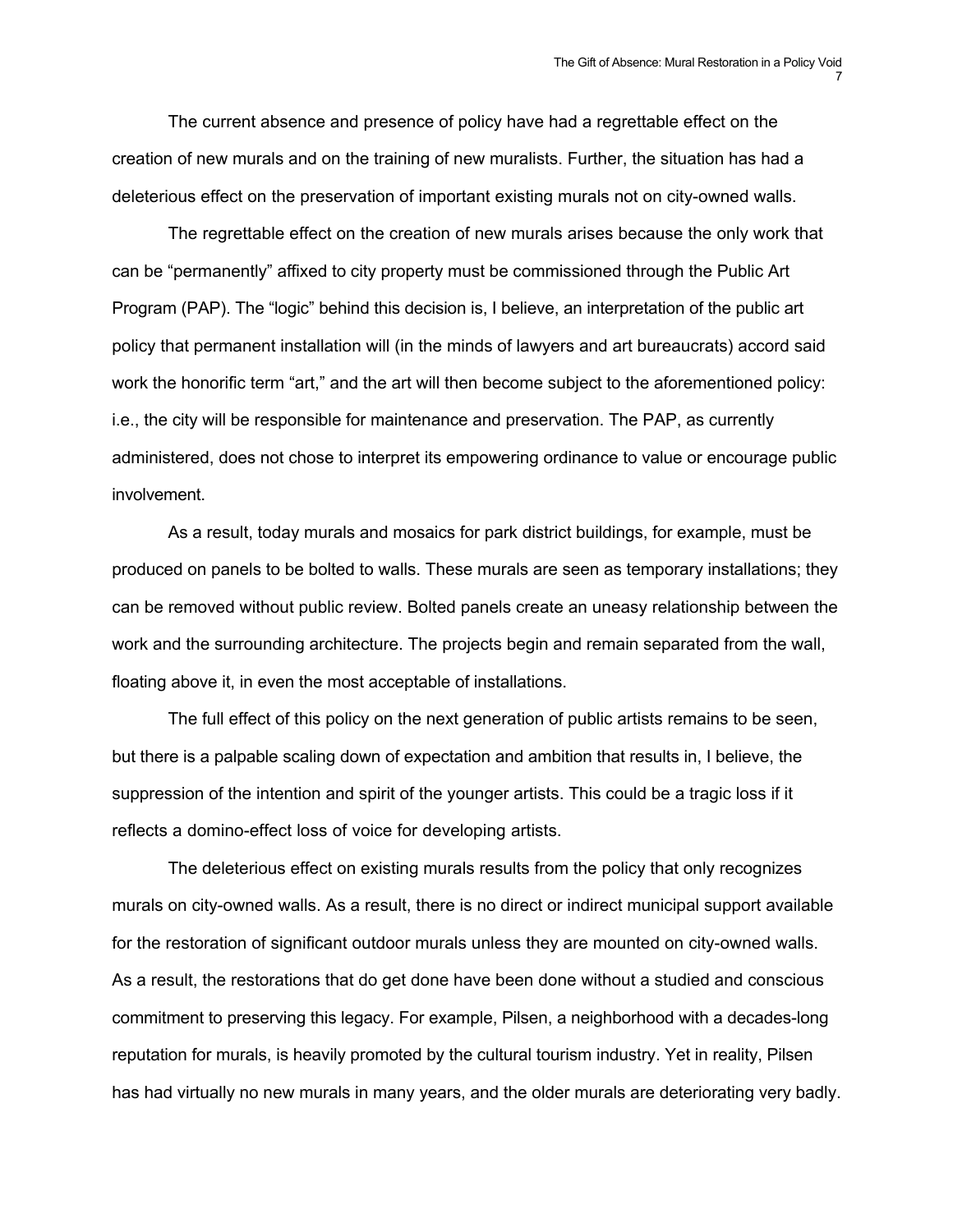Without a vigorous restoration program, this facet of cultural tourism will be a body of work that will move from comatose to dead.

The City of Chicago Public Art Program has not been proactive in encouraging stewardship of community murals. The director of the PAP has passively stated that mural restoration is something that "would be good to do." But the program has never stepped up to treat mural conservation with any respect.

So what are the implications of having no municipal policy regarding mural restoration, and how are restorations done when there is no policy? What has emerged is an opportunistic practice. We work when we can, where we can. In a peculiar way, murals are restored in much the same way they were created: artists (and organizations) determine to do something for their community. The process involves community education, dialogue and research, and collaboration and training. The creation of culture and the expression of knowledge are done in the neighborhoods where people live, not through the cultural bureaucracy. Theory and practice united result in partnerships that extend the meaning and value of murals to new generations.

In recent years, the Chicago Public Art Group has used restoration opportunities as hands-on studios for training developing artists. New muralists work alongside the original artists, gaining skill and insight into how the original paintings were done. Sometimes we repaint and reinterpret as best we can the original intent of the artist.

## **Restoration versus Conservation versus Repainting**

It is fair to say that the early murals were done with a hearty dose of testosterone; the founding fathers believed that the best way for a mural to last was to make it with the strongest, hardest oil-based paint available. Within a few years, the muralists were infected by a more female notion: that permeability is preferred over a powerful sealing of the wall. Murals have since been painted with acrylic.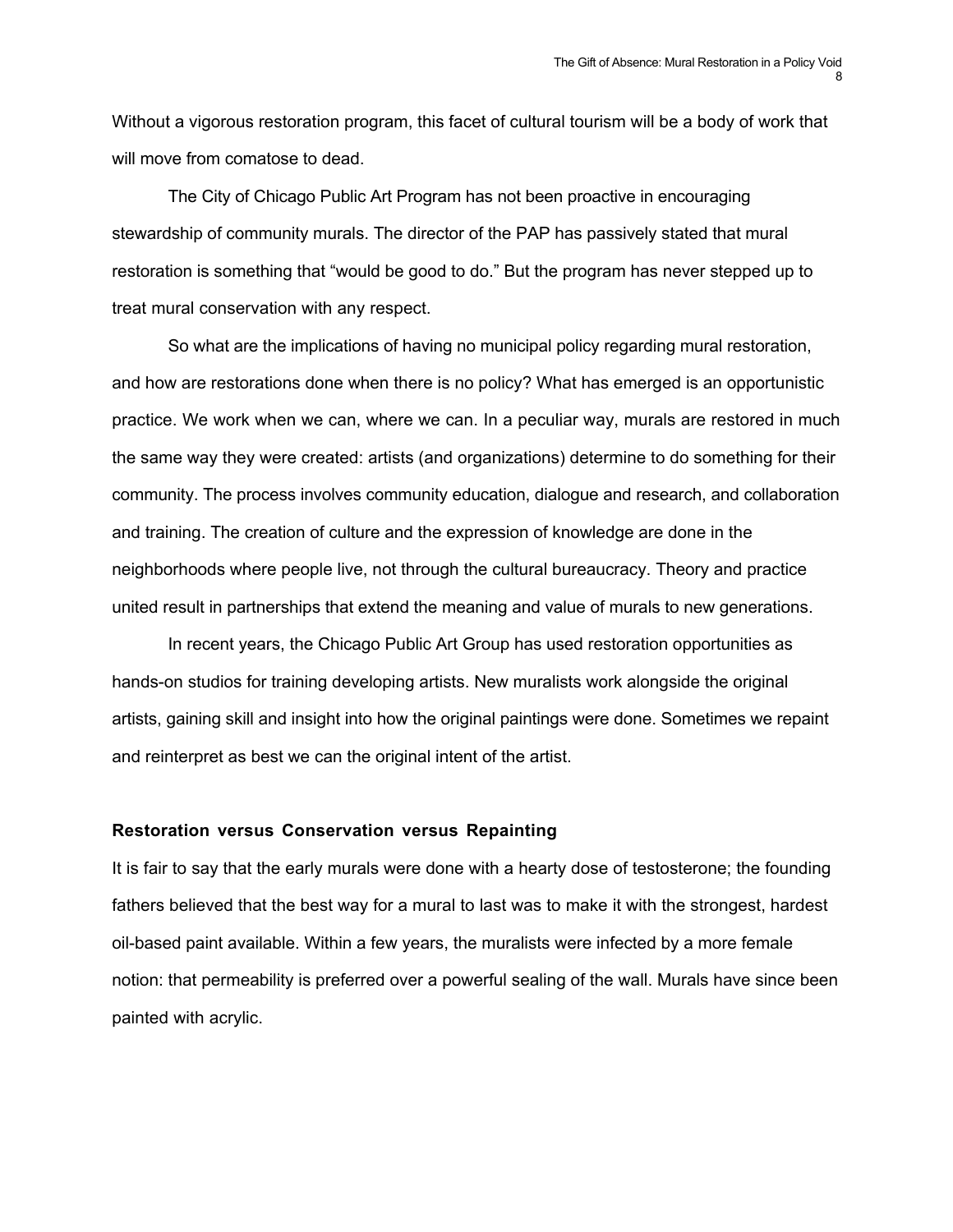The process of renewing murals painted with oil paint is not a conservation project focused on saving everything available of the original mural; both conservation and restoration involve encapsulation of old material and reduced breathability for the wall.

The current Chicago Public Art Group restoration sequence is the following:

research archives, print photos as reference materials;

photograph existing mural condition for archives;

clean the wall using a power washer with a very mild detergent to remove grime and loose paint;

seal the wall by spraying with acrylic varnish;

redraw missing elements;

repaint the mural using the techniques researched in archive;

reseal the mural with acrylic varnish;

rephotograph the mural and provide written notes for the archive.

Yes, we know there is a need to develop a structure with responsibility for inventory and assessment. We also need a greater commitment to bringing younger artists into the process with the elders to learn from them the technical tricks, the organizing techniques, and the decision-making process that informed the original work. Preservation requires more than recapturing the original look of the mural. The meaning of the work must be reexamined, perhaps revised or reinvented, and reasserted as a historic record and as a contemporary reaffirmation of meaning.